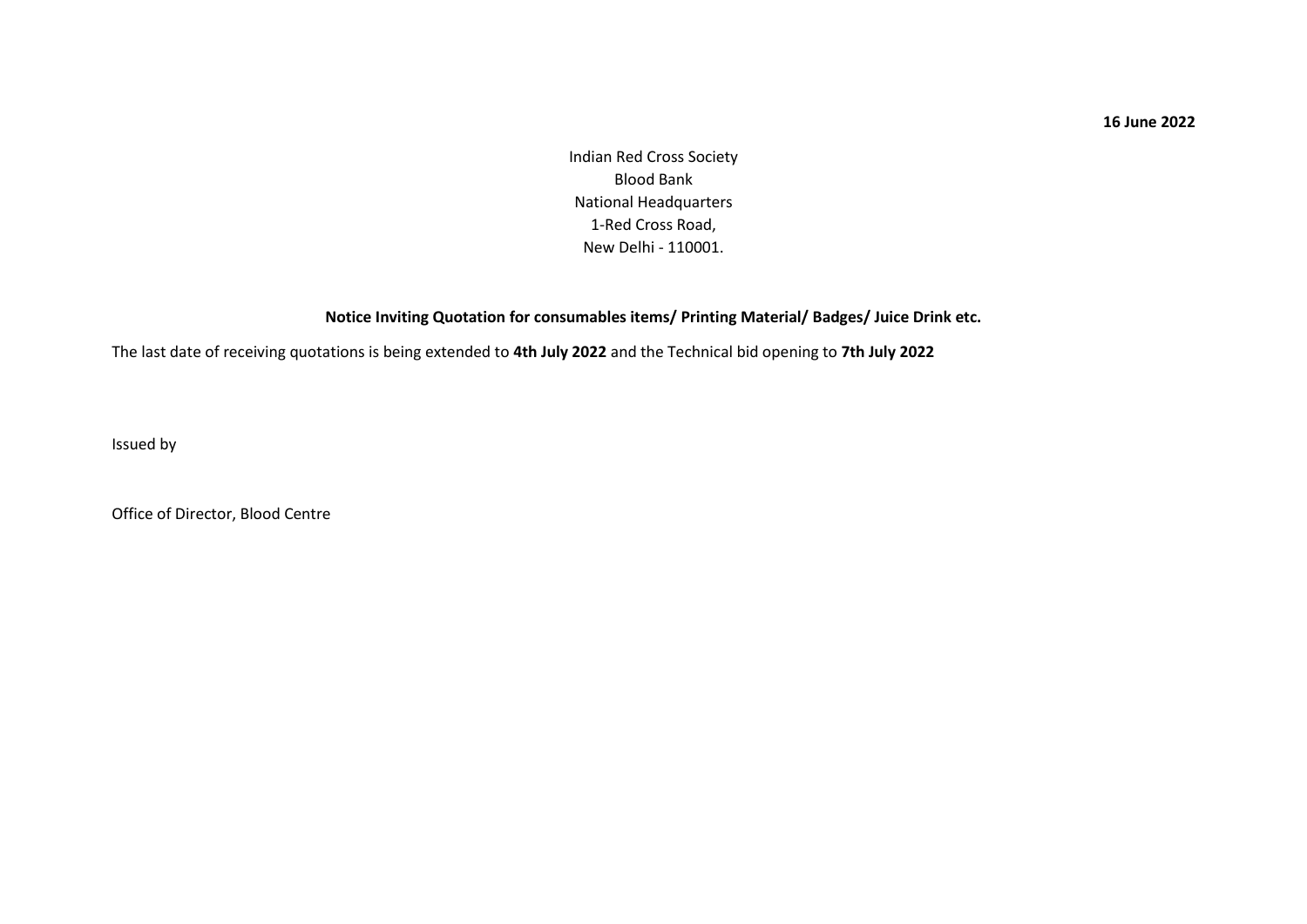#### **Indian Red Cross Society Blood Bank National Headquarters 1-Red Cross Road, New Delhi - 110001.**

#### **Notice Inviting Quotation for consumables items/ Printing Material/ Badges/ Juice Drink etc.**

1. On behalf of the Secretary General, Indian Red Cross Society (Blood Centre), sealed quotation are invited under Two Bid System i.e. Technical Bid and Financial Bid from local vendors for consumable Items, kits and printing material for its Blood Bank at the above address:-

- 2. Schedule of Events:
- (a) Last date of received quotation 20<sup>th</sup> June, 2022.
- (b) Date of opening of Technical Bid  $30<sup>th</sup>$  June, 2022.

3.1 The sealed quotation should reach the Director, Blood Centre, Indian Red Cross Society, New Delhi-z10001 latest by 3.00 pm, on dated 20<sup>th</sup> June, 2022.

- 3.2 Please Send
	- (a) One sealed envelope:
	- (i) The Technical bid
	- (ii) Sealed samples as per list at annexure "A" and
	- (iii) Documentary evidence of total amount of turnover being not less that Rs.2,0000000/- (Rupees two crores only) at least 1 of the less 3 years ending on 31st March, 2022.
	- (iv) Vender register with DS&D Udyan or supplying in Govt. Hospital/ premier Health Institute.
	- (b) Acceptable evidence is by way of assessment of GST.
	- (c) In another sealed envelope the Financial Bid of prices valid for two years:
	- (d) Both the sealed envelope at (a) and (b) should be put in an outer sealed envelope which should be addressed to the Director, Blood Centre at the address given in paragraph 3.1 above.

Please note that each of the envelopes should have the name, address and telephone number of the bidder.

- 3.3 Technical bid will be opened by the technical committee only for the bidder who have submitted the bid with the sample.
- 3.4 The detail technical specification may be referred for submitting the bid documents (Annexure 'A')
- 3.5 The inner and outer envelops should be marked Bid FOR Consumable Items/ Printing materials/ Badges/Juice Drink in blood centre.
- 4.1 Technical Committee approved by the competent authority shall evaluate & decide bids are found acceptable after evaluation the equipments on demonstration and the samples of consumables/kits/reagents etc. (As per list of Annexure 'A')
- 4.2 The bidders whose technical bids are found acceptable by the Technical Committee shall be informed, by email.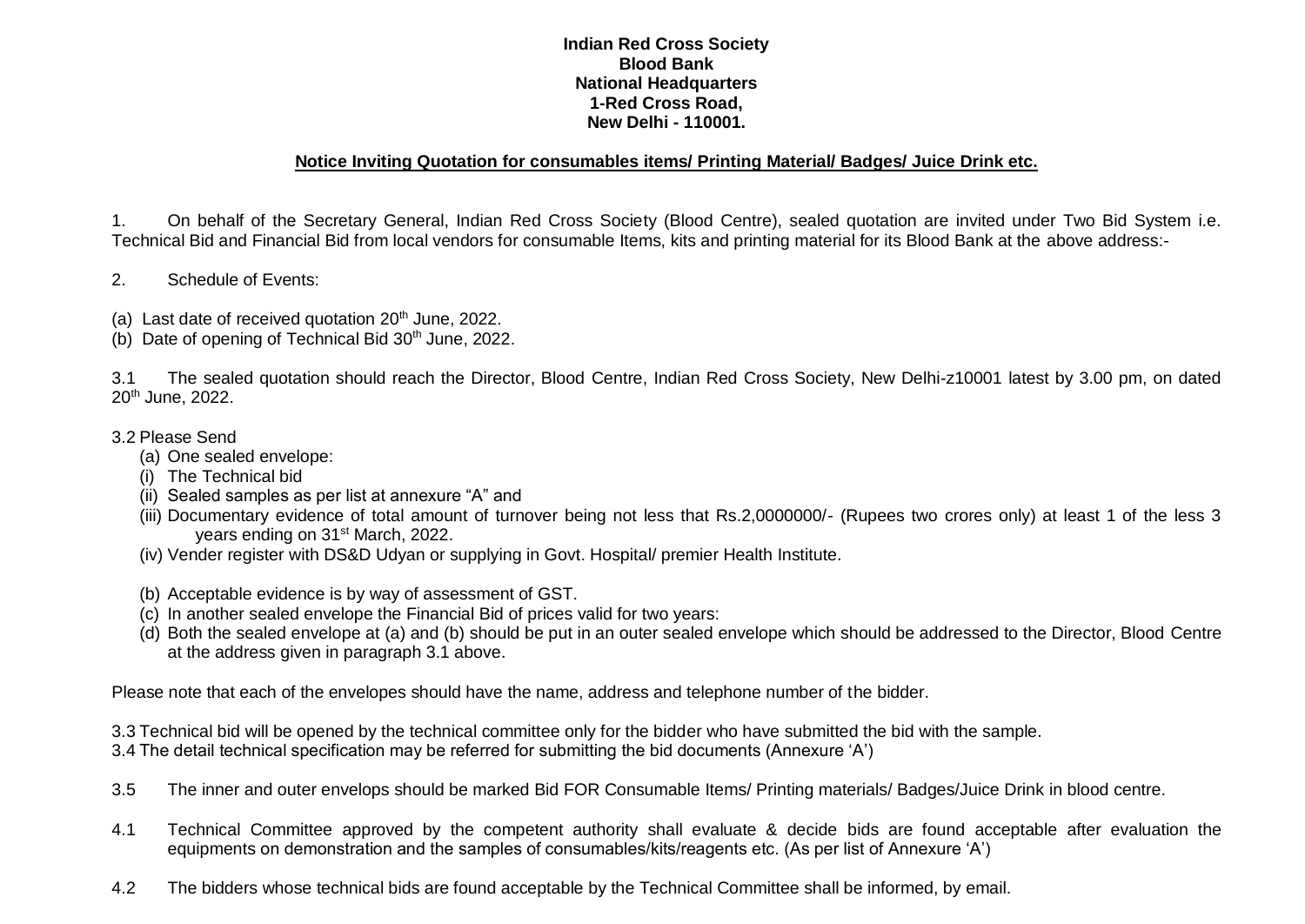- 4.3 After the opening, the financial bids shall be evaluated.
- 4.4 To ensure timely supply the 3 lowest bidder L-1 & L-2 & L3 will be short listed. L-2 will be asked to match the rates of L-1; If L2 refuses, L-3 will be asked to match the rates of L-1.
- 4.5 The order will be split among two suppliers in the ratio of 70 to L-1 and 30 L-2/3.
- 4.6 If two or more bidders become L-1 after the opening of the Financial bids and the order placed equally among the selected bidders.
- 5. Bids not received in sealed cover and after the due date will not be considered.
- 6. The Secretary General has the right to reject or accept any or all bids without assigning any reason.
- 7. The Supplier (the bidder(s) on whom orders are to be placed will be informed to deposit security money@ 10% of the installment amount of proposed order the security money shall be in the form of a bank draft drawn on any schedule bank in favour of the 'Indian Red Cross Society Blood Bank' New Delhi. The draft should be submitted at the time of collection of order from the society. No interest will be allowed in the above deposit. The security money will be returned to the firm after completing the order.
- 8. No advance payment to be give to the bidders.
- 9. The order of the supplier will be placed as per approved specification as per annexure 'A', Number of installment as requirement in installments.
- 10. If vender not supply the items as per order, security money may be forfeited and 10% penalty charges of total bills will be payable by the vender.
- 11. In case supply is not made in accordance with the samples provided to Red Cross Blood Centre, the order placed will stand cancelled and the security money will be forfeited.

Director, Blood Centre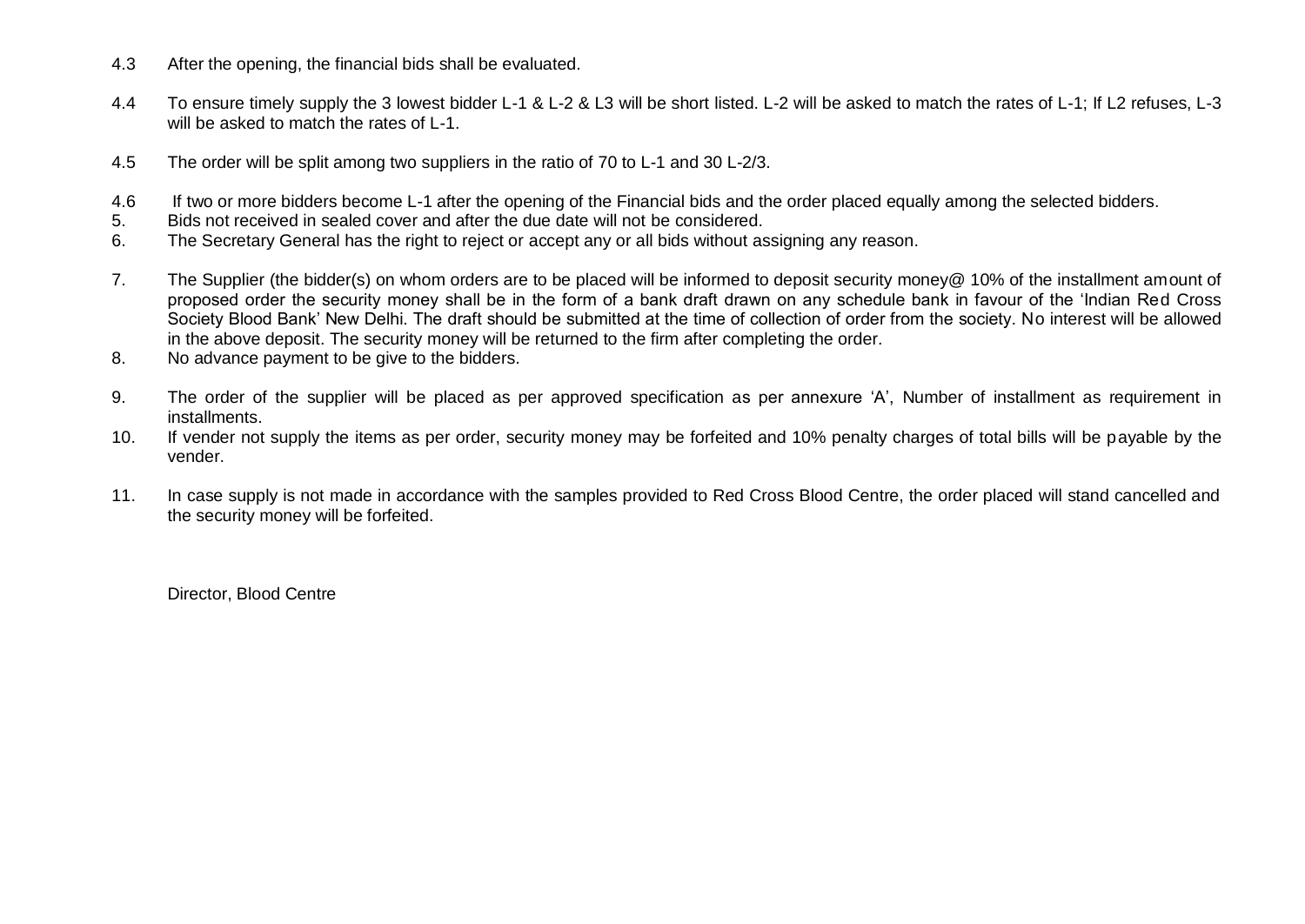### **Annexure – A**

#### Indian Red Cross Society National Headquarters Blood Bank

### List of following items and schedule of supply for the year 2022 – 2023 and 2023 – 24 – reg.

| SI.            | Name of Items          | Quantity required                  | Supply in       | Specifications                                        | Remarks         |
|----------------|------------------------|------------------------------------|-----------------|-------------------------------------------------------|-----------------|
| No.            |                        |                                    | Installment     |                                                       |                 |
| 1.             | <b>Blood bags</b>      | 40,000 nos.                        | In installment  | As per requirement, double 350ml = 2000               | <b>Annexure</b> |
|                |                        |                                    | as per          | nos. double 450ml=20,000 nos. triple 450ml            | B               |
|                |                        |                                    | requirement.    | $=10,000$ nos. Sagam 450ml = 8,000nos.                |                 |
| $\overline{2}$ | <b>HIV Kits</b>        | 400 kits                           | 04              | 4 <sup>th</sup> Gen and NIB/Narri / NICD Approved Kit | <b>Annexure</b> |
|                |                        |                                    |                 | (batch wise) kit must be compiled and run on          | C               |
|                |                        |                                    |                 | EVOLIS fully automatic machine,                       |                 |
|                |                        |                                    |                 | Detail attached                                       |                 |
| 3              | <b>HCV Kits</b>        | 400 kits                           | 04              | 3rd Gen/4Gen and NIB/Narri / NICD Approved            | <b>Annexure</b> |
|                |                        |                                    |                 | Kit (batch wise) kit must be compiled and run         | D               |
|                |                        |                                    |                 | on EVOLIS fully automatic machine, Detail             |                 |
|                |                        |                                    |                 | attached                                              |                 |
| 4              | <b>HBs Ag Kits</b>     | 400 kits                           | 04              | - do- NIB/Narri/NICD Approved (batch wise)            | <b>Annexure</b> |
|                |                        |                                    |                 | kit must be compiled and run on EVOLIS fully          | Е               |
|                |                        |                                    |                 | automatic machine, Detail attached                    |                 |
| 5              | <b>VDRL / RPR Kits</b> | $(50,000$ Test)                    | 08              | Antigen Kit-RPR Modified Form which                   | <b>Annexure</b> |
|                |                        |                                    |                 | contain the carbon particles to improve the           | F               |
|                |                        |                                    |                 | Visual reading of the result.                         |                 |
| 6              | <b>Filter Paper</b>    | 20 Rim                             | 02              | % Cotton Fibre: 100, with good absorbance,            |                 |
|                |                        |                                    |                 | Rim of 500 sheet                                      |                 |
| $\overline{7}$ | <b>Micro Tips</b>      | 4,00,000 nos.                      | 08              | Capacity 5-100ul colour white                         |                 |
|                |                        |                                    |                 |                                                       |                 |
| 8              | Vacutainer             | 50,000 nos. Plain 4 ml             | 05              | 4 MI Plain and 4 mI EDTA PET vial with                |                 |
|                |                        |                                    |                 | polymer gel/silica clot activator, 13x 100 mm         |                 |
|                |                        |                                    |                 | plus tube with heamoguard closure                     |                 |
| 9              | Vacutainer             | 50,000 nos. EDTA 4 ml              | 05              | $-do -$                                               |                 |
|                |                        |                                    |                 |                                                       |                 |
| 10             | Anti Sera              | A=300,B=300,D=200, Blend=50        | $\overline{03}$ | Conforming to Quality Control Standards for           |                 |
|                |                        | AB=50, H=20, A1lactin=10, Combs=10 |                 | Anti Sera. Anti Sera should have the titer            |                 |
|                |                        | Bovine Serum Albumin=10 nos.       |                 | above 1:256, Monoclonal -10ml/5ml                     |                 |
| 11             | Garbage Bag            | Black, Yellow = 60 Kg. each,       | 01              | Black, Yellow & Red Size18"x24" Minimum               |                 |
|                |                        | Blue 20kg and Red 40 kg = $180$ kg |                 | weight 35 gm/ per bag.                                |                 |
| 12             | <b>Alcohol Swab</b>    | 1,00,000 nos.                      | 20              | Single Pack Saturated with 70% isopropyl              |                 |
|                |                        |                                    |                 | alcohol, ISO13485/ISO9001/FDA/CE, sterile,            |                 |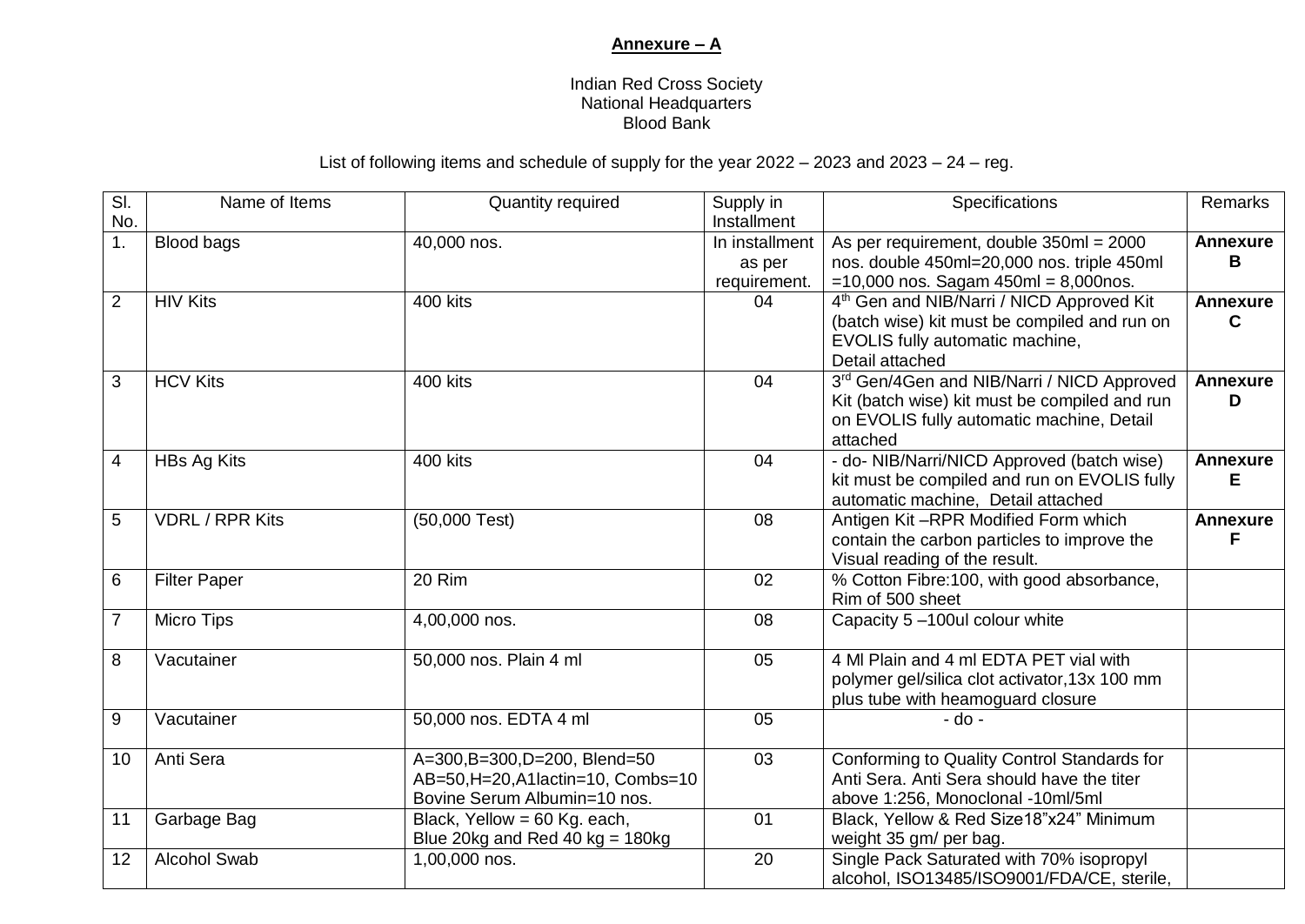|    |                                           |                                                                                           |                                            | and strong absorbent.                                                                                                                                                                                    |  |
|----|-------------------------------------------|-------------------------------------------------------------------------------------------|--------------------------------------------|----------------------------------------------------------------------------------------------------------------------------------------------------------------------------------------------------------|--|
| 13 | <b>Printer Roll for Elisa Reader</b>      | 200 nos.                                                                                  | 01                                         | Thermal paper Roll (Good quality)                                                                                                                                                                        |  |
| 14 | <b>Tissue Roll</b>                        | 600 nos.                                                                                  | 01                                         | Virgin pulp or recycled, sustained quality,<br>strong absorbency, good tensile strength,<br>2 ply, standard roll. Length (50x2) 100 mtrs.                                                                |  |
| 15 | <b>Voluntary Donor Forms</b><br>(English) | 60,000 nos. & Hindi = 5000 nos.                                                           | 01                                         | As per requirement                                                                                                                                                                                       |  |
| 16 | Beaker 100 ml                             | 50 pcs.                                                                                   | 01                                         | Borosilicate Glass with either embossed<br>graduations or easy to read printer graduations,<br>wide opening and tapered pour spout. Graduated<br>in millimeters (ml), Chemically                         |  |
| 17 | Sticker different type<br>(Big / Small)   | 30,000 nos. different color (blood gr.)<br>15,000 nos. different color<br>(Compatibility) | 01                                         | As per requirement different colour and<br>different size                                                                                                                                                |  |
| 18 | <b>Cotton Roll</b>                        | 200 nos. (500 gm) per Roll                                                                | 04                                         | 500 gm, absorbable, comply with IP and BP<br>standard                                                                                                                                                    |  |
| 19 | Distilled Water.                          | 400 Canes                                                                                 | 08                                         | 5 ltr. Can Ph = 7, TDS=less than 50PPM<br>, Clear, colorless Odorless and tasteless                                                                                                                      |  |
| 20 | Sodium Hypochlorite                       | 400 Canes                                                                                 | 08                                         | 5 Itr Can 4%. The solution shall be a clear<br>liquid free from suspended of particulate<br>matter and shall be miscible in all proportions<br>with distilled water, PH value greater than 11<br>at 20"C |  |
| 21 | <b>Copper Sulphate</b><br><b>Branded</b>  | 50 nos. (500 Gm)                                                                          | 02                                         | 500 gm crystal Pack branded                                                                                                                                                                              |  |
| 22 | Sodium Chloride<br><b>Branded</b>         | 10 nos.                                                                                   | 02                                         | 500 gm crystal Pack branded                                                                                                                                                                              |  |
| 23 | Fruit juice drink                         | 50,000 nos. (180ml pack)                                                                  | In<br>installment<br>as per<br>requirement | Minimum 20-25% pulp it should having FSSAI<br>Licensing<br>Not in glass bottle                                                                                                                           |  |
| 24 | <b>Register Printing Different type</b>   | 10 Nos. different type                                                                    | 02                                         | As per requirement                                                                                                                                                                                       |  |
| 25 | Gloves (Small. M. Large)                  | 800 Box(50 Pair per box)                                                                  | 04                                         | Unsterilized, Material good flexibility of Latex,<br>Compliance - CE Mark/ISO, Cuff : Beaded,<br><b>External Surface-smooth Internal Surface "</b><br>with Powder                                        |  |
| 26 | <b>Safety Needle</b>                      | $(50,000$ nos.)                                                                           | 01                                         | Sterile hypodermic needle gauze 26 x 1/2"                                                                                                                                                                |  |
| 27 | <b>Band Aid</b>                           | 50,000 nos.                                                                               | 05                                         | adhesive bandage (Medicated)                                                                                                                                                                             |  |
| 28 | Donor Cards<br>(Voluntary)                | $(30,000$ nos.)                                                                           | 01                                         | As per requirement                                                                                                                                                                                       |  |
| 29 | <b>Badges</b>                             | 5,000 nos.                                                                                | 01                                         | One type badge and good quality                                                                                                                                                                          |  |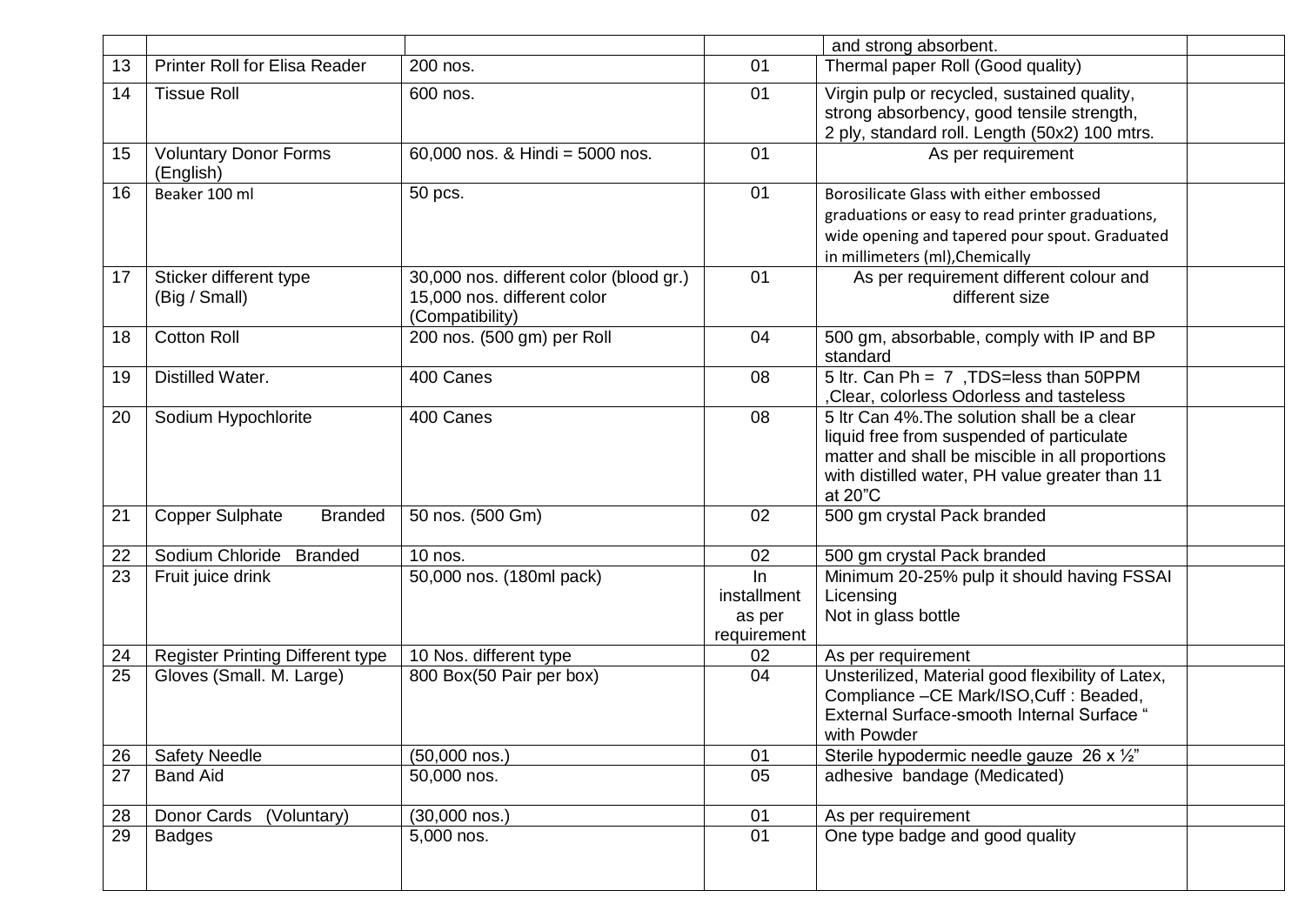| 30 | Couch Roll                | 200 Nos.                                                | 04 | Size 9" x 160 Mtr. Strong absorbency, good                      |  |
|----|---------------------------|---------------------------------------------------------|----|-----------------------------------------------------------------|--|
|    |                           |                                                         |    | tensile strength, 2 ply                                         |  |
| 31 | Plastic Tube 6" long      | 60 Kg.                                                  | 01 | Size 6" long                                                    |  |
| 32 | <b>Denatured Spirit</b>   | 200 Liter                                               | 04 | Denatured Spirit 95%                                            |  |
| 33 | Dustbin plastic           | 30 nos.                                                 | 01 | First number plastic, good quality                              |  |
| 34 | Scissor                   | 24 nos.                                                 |    | Six inch long, mode of SS one side sharp and<br>one side blunt. |  |
| 35 | Micro slide               | 5000 pkts. $(1 \text{ plt} = 50 \text{ nos.}) = 250000$ | 2  | Good quality glass, uniform thickness and ground                |  |
|    |                           | nos.                                                    |    | edges, Constantly clean, highly strong, Accurate                |  |
|    |                           |                                                         |    | Shape & Size75mm x 25mmx1.35mm pkt of 50                        |  |
| 36 | Disposable syringes (2ml) | 10,000 nos.                                             | 4  | Sterile, non toxic non Pyrogenic - Luer Mount                   |  |
|    |                           |                                                         |    | (ISI mark)                                                      |  |
| 37 | <b>B.P. Machine</b>       | 30 nos.                                                 |    | Dial type portable                                              |  |
| 38 | <b>Malaria Kits</b>       | 50,000 Test                                             | 10 | Detect both for Pan/PF Detective of Malaria                     |  |
|    |                           |                                                         |    | Parasite (Antigen) all 4 plasmodium parasite                    |  |
|    |                           |                                                         |    | i.e. PF-P. Virax and P Falciparum, P. Ovale &                   |  |
|    |                           |                                                         |    | P. Malaria. The accessories needed for                          |  |
|    |                           |                                                         |    | conducting the test                                             |  |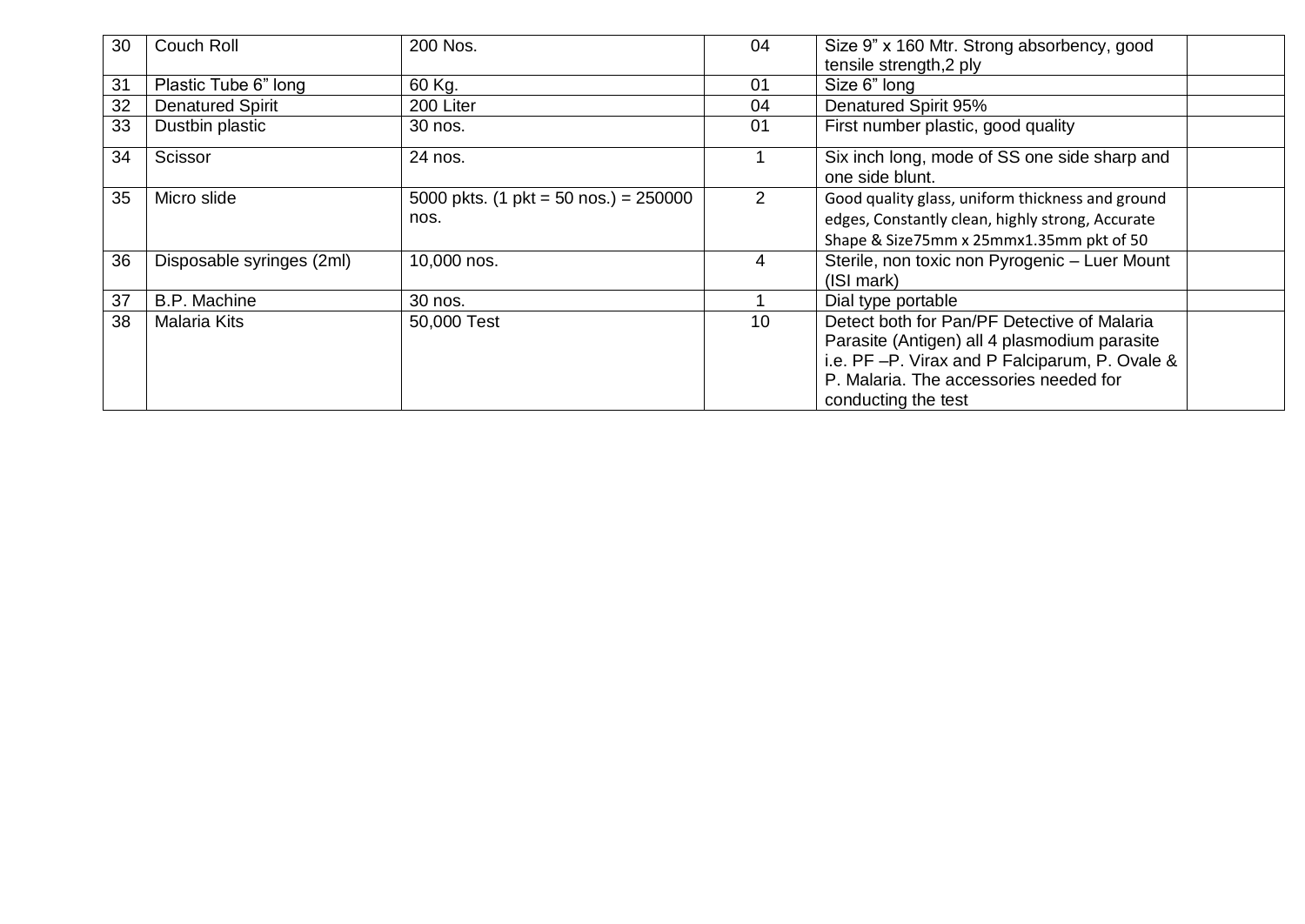#### **ANNEXURE - B**

### **Technical specification of Blood Bags for use in licensed Blood Banks:**

### **(A) General Specifications:**

- (a) Plastic Blood Bags should meet all the standards as laid down in ISO 3826, for the manufactures have to produce documentary evidence from the laboratories approved by Government of India.
- (b) Bio-compatibility of the material of the plastics blood bags must be certified by the manufacturer and must be supported by the test reports of the following.
	- 1. Cell culture cyto-toxicity
	- 2. Hemolysis
	- 3. Systemic infections (acute toxicity)
	- 4. Sensitization
	- 5. Intra-cutaneous injection (Irritation)
	- 6. Pyrogentest
	- 7. Sterility
- (c) To assess quality of stored blood, manufacturer should provide documented evidence of following Bio-chemical parameters of blood stored in CPDA/CPDA-1/CPD-SAGM containing DEHP plasticized PVC blood bags manufactured by the company on  $28<sup>th</sup>/35<sup>th</sup>/42<sup>nd</sup>$  day of storage. The parameters are:
	- 1. Plasma pH
	- 2. ATP (% of initial volume)
	- 3. 2,3-DPG (% of initial volume)
	- 4. Plasma K+ (mEq/L)
	- 5. % of viable red cells (24 hours post transfusion)
	- 6. DEHP leaching (mg/100ml).
	- 7. DEPH should not be more than 0.01% w/v in the PVC
- (d) All internal reports of manufacturer pertaining to the quality of blood bags must be provided along with each batch and a copy of the same should be available with each box/ carton of blood bags.
- (e) All supportive documents, test reports and certificates provided in compliance to specifications should not be older than three years from the date of tender publication.
- (f) The plastic blood bag should have a shelf life of minimum 2 years. Stability reports from a recognized laboratory must be produced.
- (g) Slit present at the bottom of the bag should be "adequate to hang the blood bag during transfusion".
- (h) Packing size of goods: Individual plastic blood bags should be packed in plastic pack, 1-10 bags should be packed in aluminum foil pack/ Transparent Polymer- Polythelene, PE. The label of the aluminum foil/transparent Polymer- Polythelene, PE pack should read as 'Aluminum foil/ Transparent Polymer-Polythelene, PE pack once opened, the bags should be used within ten days. Ten such aluminum foiled packs/Transparent polymer-polythelene, PE should be packed in the corrugated boxes which should indicate clearly and legibly the name of the manufacturer, name of the product, batch number, quantity, date of manufacturing , date of expiry, gross and net weight and consignee's name and address and other particulars as required. It should also mention "storage temperature not to exceed 30°C". It should be the responsibility ofthe manufacturer to ensure proper transportation of the consignment of blood bags in temperature controlled conditions.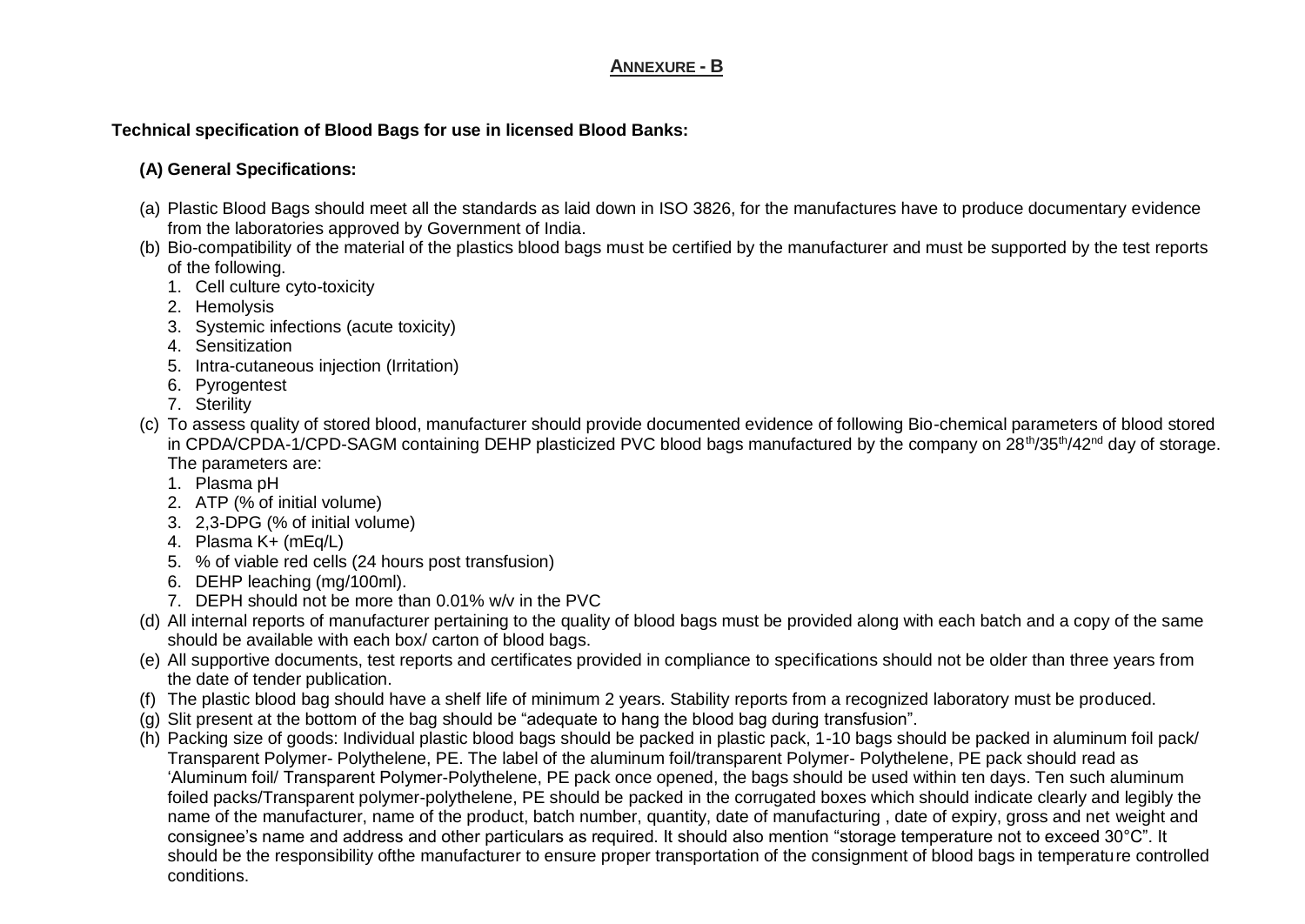- (i) External sterility of the plastic blood bags should be ensured. The outer surface should be moisture free.
- (j) Each carton should contain:
	- A Copy of test reports.
	- A certificate mentioning "blood may be collected up to the expiry date marked on the label which will be compatible with shelf life of components prepared as per required standards"
- (k) Satisfactory Reports from reputed Government users for last two years to be provided.
- (l) At least five bags should be provided for the technical evaluation at the time of quotation.
- (m)Should have a needle protection device to reduce the risk of needle stick injury which is easy to use with needle protector permanently sleeved over the needle once the needle once removed from the van puncture site prior to disposal
- (n) Disposal of the blood bags should be possible through modalities as per Biomedical Waste Management Rules 2016 as amended from time to time.
- (o) In case of imported / indigenous manufacturers the product should be licensed under the provision of Drugs & Cosmetics Act and Rules and / or Medical Devices Rules 2017 in India
- (p) Lab Report from Authorized Laboratory should not be more than 5 years old. including the latest Report

# **Capacity:**

• Double bag Primary bag (350 ml /450 m) One Satellite bag (300ml)

# **Design and shapes:**

- 1. Flexible pre-stenlized
- 2. Non pyrogenic
- 3. Non-toxic, non-haemolytic, biocompatible material
- 4. No risk of contamination and air embolism (closed system) with all leak proof seals (Disposable Bags).
- 5. Slits at both sides of the bags should be enough to accommodate 5 10ml volume test tubes

6. The capacity of the bag should be enough to prevent any ballooning/ rupture of the bag from the seam when it is filled up with the requisite volume of blood

# **Tubing of bag:**

- 1. Flexible non-kinking
- 2. Non-sticking
- 3. Transparent
- 4. Leak-proof
- 5. The minimum length of tubing from primary bag to needle should be 80cm
- 6. The tube should have multiple printed ID/Segment numbers. The numbers should be legible and clear.
- 7. A clamp should be provided for closed system.

# **Needle:**

- 1. 16 gauge ultra thin walled and straight
- 2. Sharp regular and smooth margins and beveled tip
- 3. Rust proof
- 4 Tightly fixed with hub covered with sterile guard
- 5. Hermetically scalco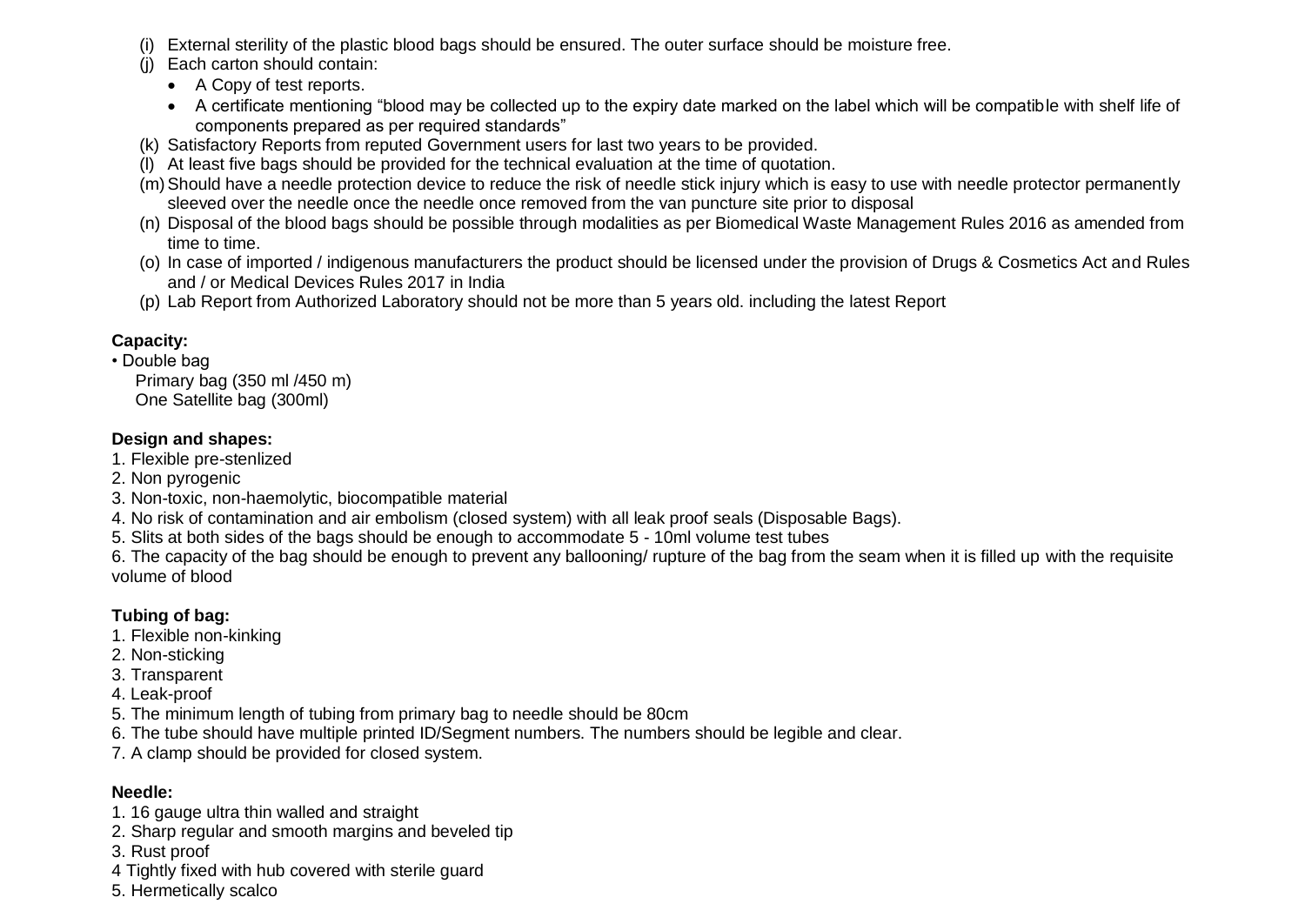6 The needle should not separate from the tube at any point of time, especially while removing it from the vein for donor safety

7. The needle should have protector to ensure safe blood collection. The edges of the protector should be smooth and round. External Port:

#### **External Port**

1. Tamper proof and shouldn't be re-capped

2 Easily accessible

#### **Package:**

1. Protective dual packaging (Individual &Aluminum/Transparent Polymer Polythelene, PE) eliminating microbial contamination on surface maintaining the contents of the bag

2. Easy to handle

#### **Anticoagulant and preservative solution:**

1. CPDA/CPDA-1: The quantity of anticoagulant/ pre (49 ml/63 ml)

2 Clear & colorless

3. No discoloration on storage at room temperature 4. Manufacturer to supply anticoagulant quality check certificate

4. Manufacturer to supply anticoagulant quality check certificate.

### **Labels:**

1. Non-peel off

2. Heat sealed/ pressure embossed labels

3. Remain attached between room temperature to 40 degrees \* C with a transparent adhesive

4. Date of manufacturing, date of expiry and lot number must be mentioned on each bag

5. The expiry date should be at least 2 years from the date of manufacturing of blood bags and residual shelf life at the time of supply should be at least 3/4th of the total shelf life

#### **Resistance to distortion:**

Filled to normal capacity

- Bag shall withstand a acceleration of 5000g for 30 min at temperature 4°C to 24°C without becoming permanently distorted
- Bag should be able to withstand temperature upto -80°C without breakage

#### **Diversion pouch with multiple sampling device:**

- For the safe inline blood sampling
- Diversion pouch and Luer adapter holder to be integrated with the primary collection

### **1. Technical Specifications of Triple Blood Bags (350ml/ 450ml.) (Without SAGM):**

Blood collection bag made up of DEHP(D-) –ethylhexy phthalate) plasticized PVC (polyvinylchloride), collapsible non-vented sterile containers complete with collecting tube for completely closed system to avoid the chances of contamination.

**Capacity:**

Triple blood bag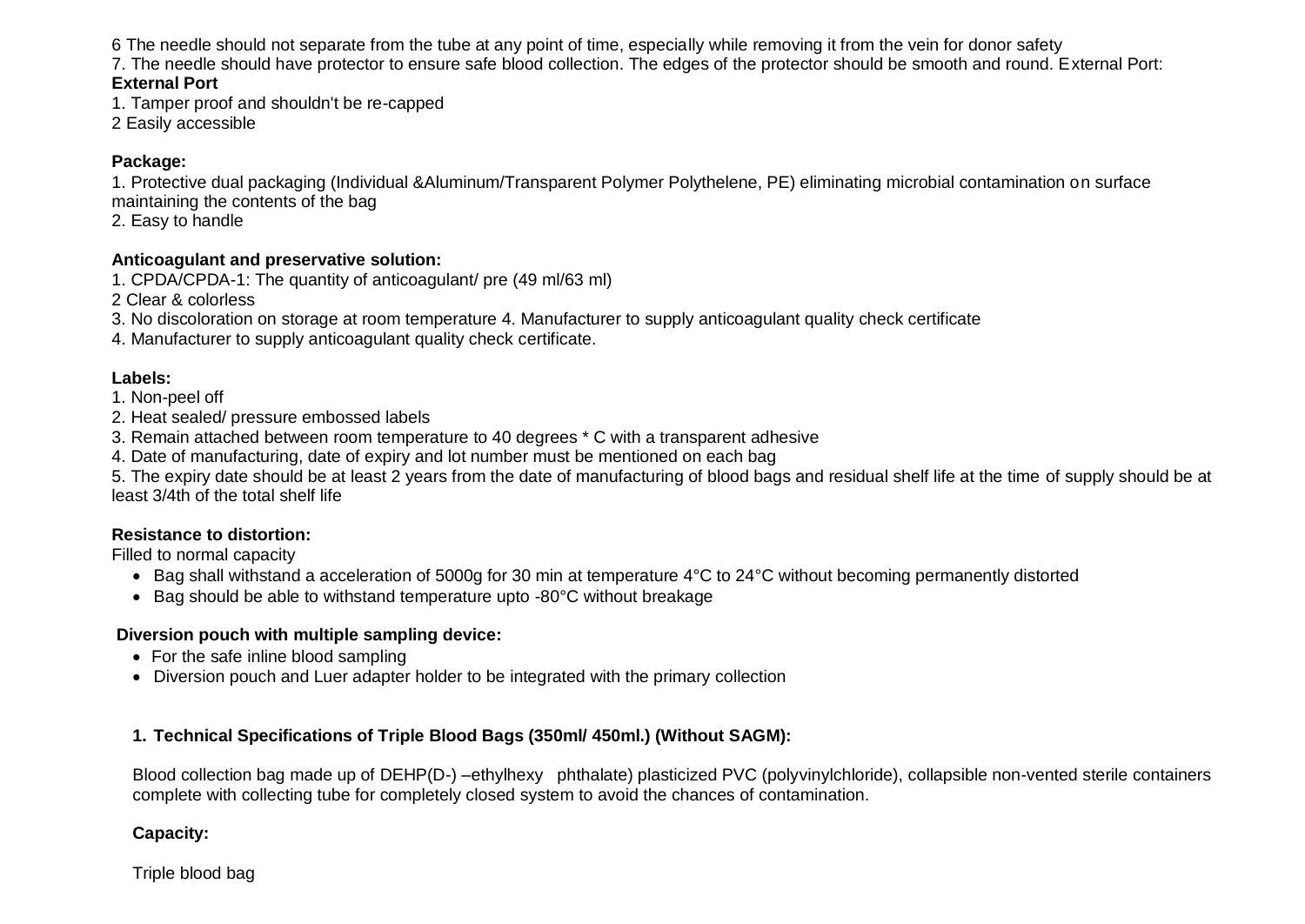Primary bag-350 ml/450 ml)

First Satellite bag (of 300 ml capacity)

Second Satellite bag (of 300 ml capacity) for platelet storage for 5 days

#### **Design and shapes:**

- 1. Flexible pre-sterilized
- 2. Non-pyrogenic
- 3. Non-toxic, non-haemolytic, biocompatible material
- 4. No risk of contamination and air embolism (closed system) with all leaks proof seals (Disposable Bags)
- 5. Slit on the both sides of the bags should be enough to accommodate 5- 10 ml volume test tubes.

6. The capacity of the bag should be enough to prevent any ballooning/ rupture of the bag from the seam when it is filled up with the requisite volume of blood

### **Tubing of bag:**

- 1. Flexible non-kinking
- 2. Non-sticking
- 3. Transparent
- 4. Leak-proof
- 5. The minimum length of tubing from primary bag to needle should be 80cm.
- 6. The tube should have multiple printed 10/Segment numbers. The numbers should be legible and clear. 7. A clamp should be provided for closed system.

#### **Needle:**

- 1. 16 gauge ultra thin walled and straight
- 2. Sharp regular and smooth margins and beveled tip tube for maintaining sterility of the collected blood and sample collection
	- The sampling pouch should be of 20 35ml capacity
	- It should be easy to insert Vacum tubes for blood sampling

### **2. Technical Specifications of Triple Blood Bags (350ml./ 450ml.) (with SAGM)**

Blood collection bag made up of DEHP (D 2-ethylhexyl phthalate) plasticized PVC (polyvinylchloride), collapsible non-vented sterile containers complete with collecting tube for completely closed system to avoid the chances of contamination

### **Capacity:**

Triple blood bag Primary bag - 350ml / 450 ml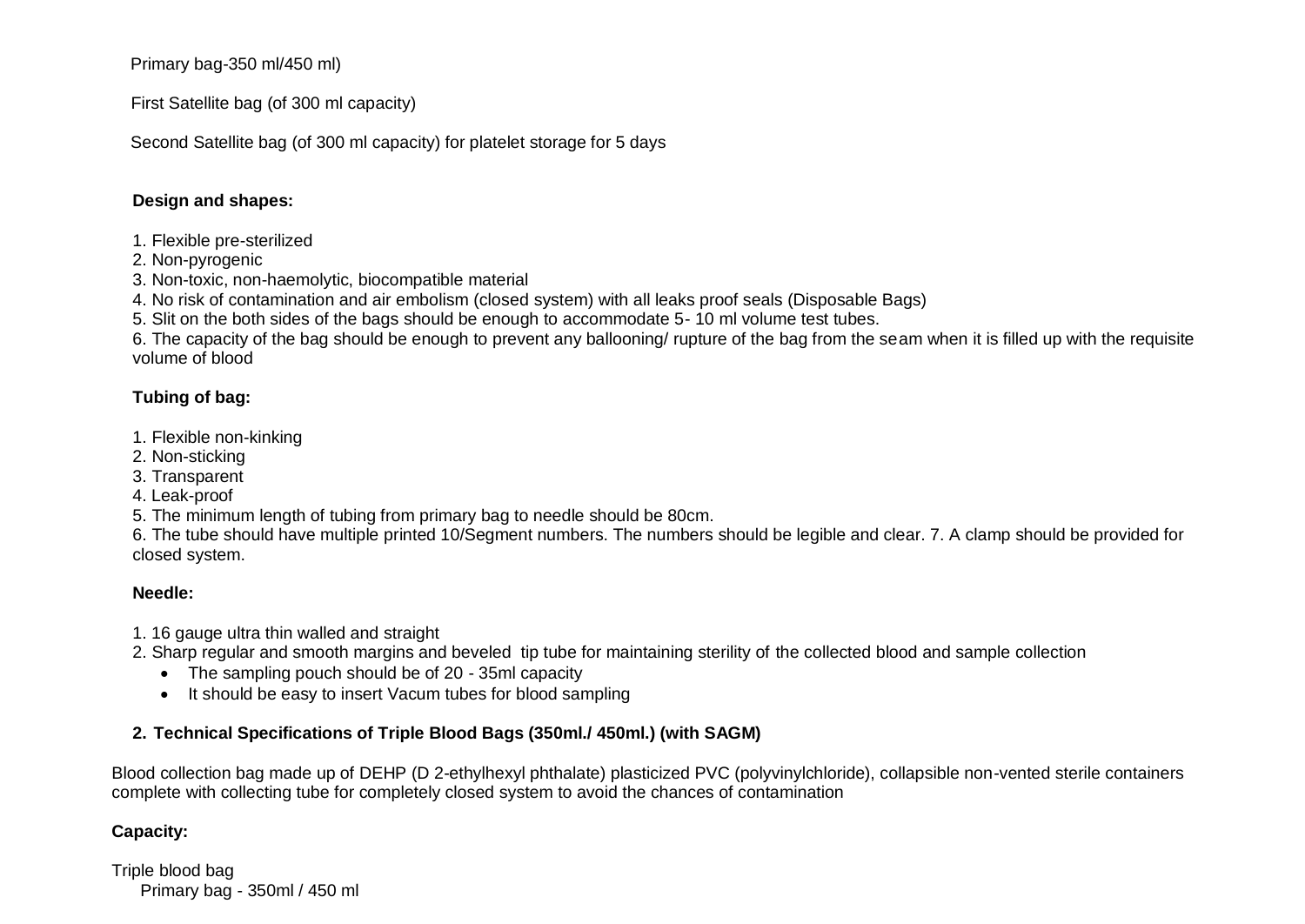First Satellite bag (of 300 ml capacity) with additive solution for red cell storage upto 42 days Second Satelite bag (of 300 ml capacity) for platelet storage for 5 days

#### **Design and shapes:**

- 1. Flexible pre-sterilized
- 2. Non-pyrogenic
- 3. Non-toxic, non-haemolytic, biocompatible material

4. No risk of contamination and air embolism (closed system) with all leaks proof seats (Disposable Bags).

5. Sit on the both sides of the bags should be enough to accommodate 5- 10ml volume test tubes.

6. The capacity of the bag should be enough to prevent any ballooning/ rupture of the bag from the seam when it is filled up with the requisite volume of blood.

### **Tubing of bag:**

- 1. Flexible non-kinking
- 2. Non-sticking
- 3 Transparent
- 4. Leak-proof
- 5. The minimum length of tubing from primary bag to needle should be 80 cm.
- 6. The tube should have multiple printed ID/Segment numbers. The numbers should be legible and clear
- 7. A clamp should be provided for closed system.

### **Needle:-**

- 1. 16 gauge ultra thin walled and straight
- 2. Sharp regular and smooth margins and bevelled tip
- 3. Rust proof
- 4. Tightly fixed with hub covered with sterile guard
- 5. Hermetically sealed
- 6. The needle should not separate from the tube at any point of time, especially while removing it from the vein for donor safety
- 7. The needle should have protector to ensure safe blood collection. The edges of the protector should be smooth and round.

### **External Port:**

- 1. Tamper proof and shouldn't be re-capped
- 2. Easily accessible

### **Package:**

1. Protective dual packaging (Individual &Aluminum/ Transparent Polymer Polythelene, PE) eliminating microbial contamination on surface maintaining the contents of the bag.

2. Easy to handle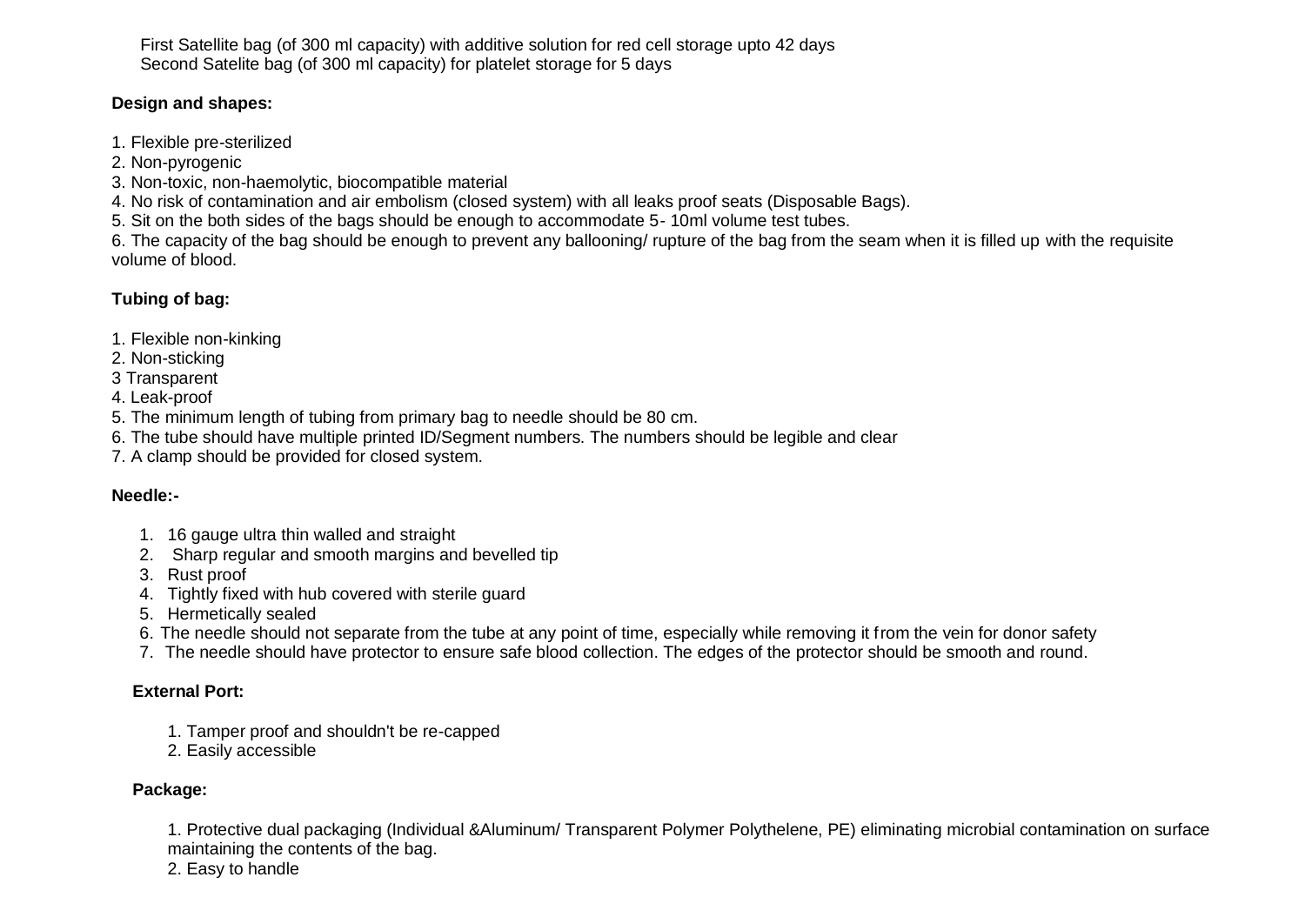#### **Anticoagulant and preservative solution:**

- 1. CPD: ( 49 ml for 350ml / 63 ml for 350 ml.) in primary bag
- 2. SAGM (78ml / 100 ml) in first satellite bag
- 3. Clear &coloriess
- 4. No discoloration on storage at room temperature
- 5. Manufacturer to supply anticoagulant quality check certificate

### **Label:**

- 1. Non-peel off
- 2 Heat sealed/ pressure embossed labels
- 3. Remain attached between room temperature to 4 degrees \* C with a transparent adhesive
- 4 Date of manufacturing, date of expiry and lot number must be mentioned on each bag

5. The expiry date should be at least 2 years from the date of manufacturing of blood bags and residual shelf life at the time of supply should be at least 3/4th of the total shelf life

#### **Resistance to distortion:**

Filled to normal capacity.

- Bag shall withstand a acceleration of 5000g for 30 min at temperature 4°C to 24°C without becoming permanently distorted
- Bag should be able to withstand temperature up to 80°C without breakage.

### **Diversion pouch with multiple sampling device:**

- For the safe inline blood sampling
- Diversion pouch and Luer adapter holder to be integrated with the primary collection tube for maintaining sterility of the collected blood and sample collection
- The sampling pouch should be of 20-35ml capacity
- It should be easy to insert Vacuum tubes for blood sampling

### **3. Technical Specifications of Quadruple Blood Bags ( ml./450ml.)(with S SAGM):**

Blood collection bag made up of DEHP (Di-2-ethylhexyl phthalate) plasticized PVC(polyvinylchloride), collapsible non-vented sterile containers complete with collecting tube for completely closed system to avoid the chances of contamination.

### **Capacity:-**

Quadruple blood bag: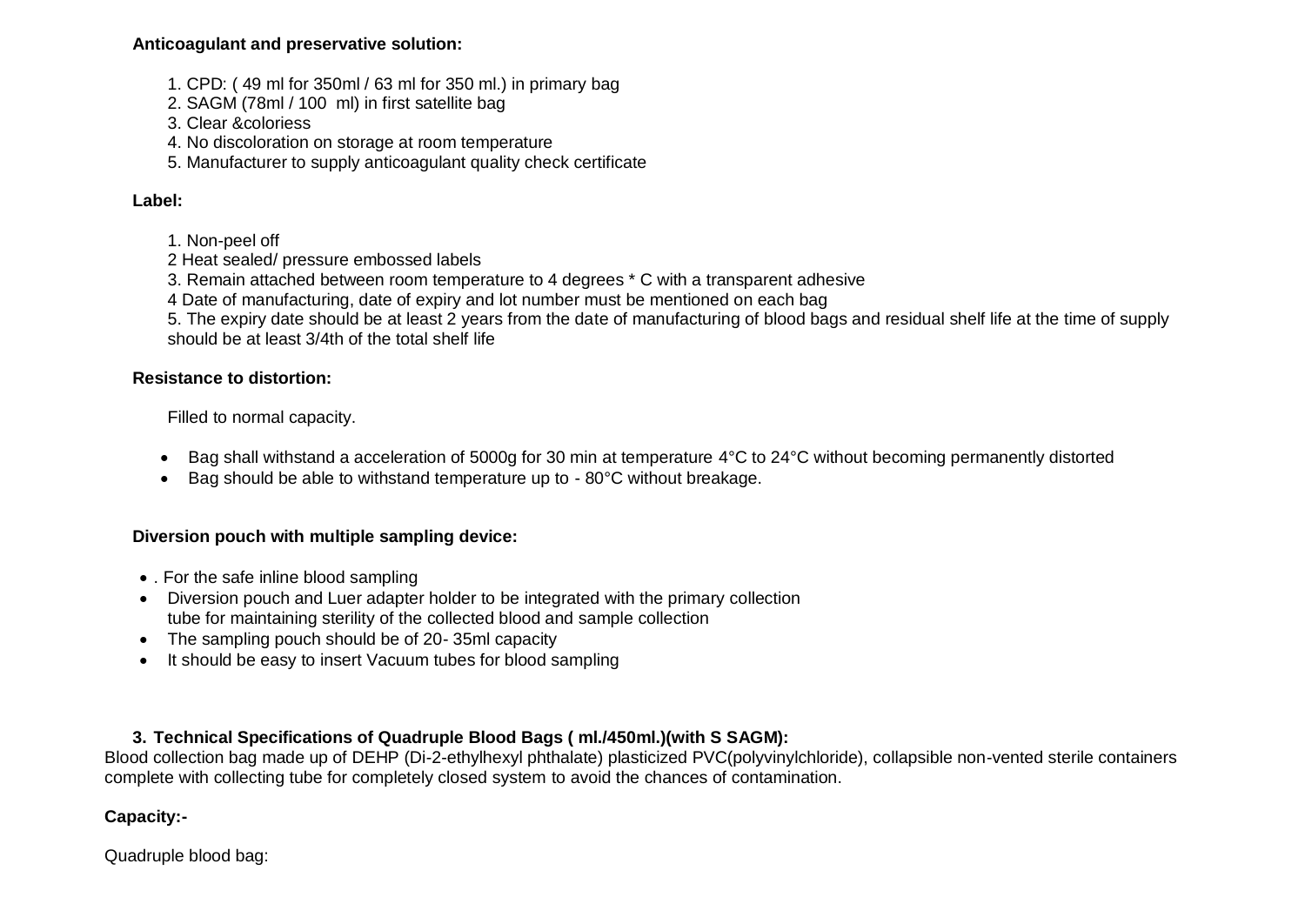Primary bag) - (350mL/450 ml) with top and top

First Satellite bag (of 300 ml. capacity with additive solution for 42 days red cell storage

Second Satellite bag (of 300 ml capacity) for platelet storage for 5 days Third Satellite bag (of 300 ml capacity)

#### **Design and shapes:-**

- 1. Flexible pre-sterilized
- 2. Pyrogen free
- 3. Non-toxic, non-haemolytic, biocompatible material
- 4. No risk of contamination and air embolism (closed system) with all leaks proof seals (Disposable Bags).
- 5. Slit on the both sides of the bags should be enough to accommodate 5 10 ml volume test tubes.

6. The capacity of the bag should be enough to prevent any ballooning/ rupture of the bag from the seam when it is filled up with the requisite volume of blood.

### **Tubing of bag:**

- 1. Flexible non-kinking
- 2. Non-sticking
- 3. Transparent
- 4. Leak-proof
- 5. The minimum length of tubing from primary bag to needle should be 80 cm.

6. The tube should have multiple printed ID/Segment numbers. The numbers should be legible and clear. 7. A clamp should be provided for closed system.

#### **Needle:**

- 1. 16 gauge ultra thin walled and straight
- 2. Sharp regular and smooth margins and bevelled tip
- 3. Rust proof
- 4. Tightly fixed with hub covered with sterile guard
- 5. Hermetically sealed
- 6. The needle should not separate from the tube at any point of time, especially while removing it from the vein for donor safety.
- 7. The needle should have protector to ensure safe blood collection. The edges of the protector should be smooth and round.

### **External Port:**

- 1. Tamper proof and shouldn't be re-capped
- 2. Easily accessible

#### **Package:**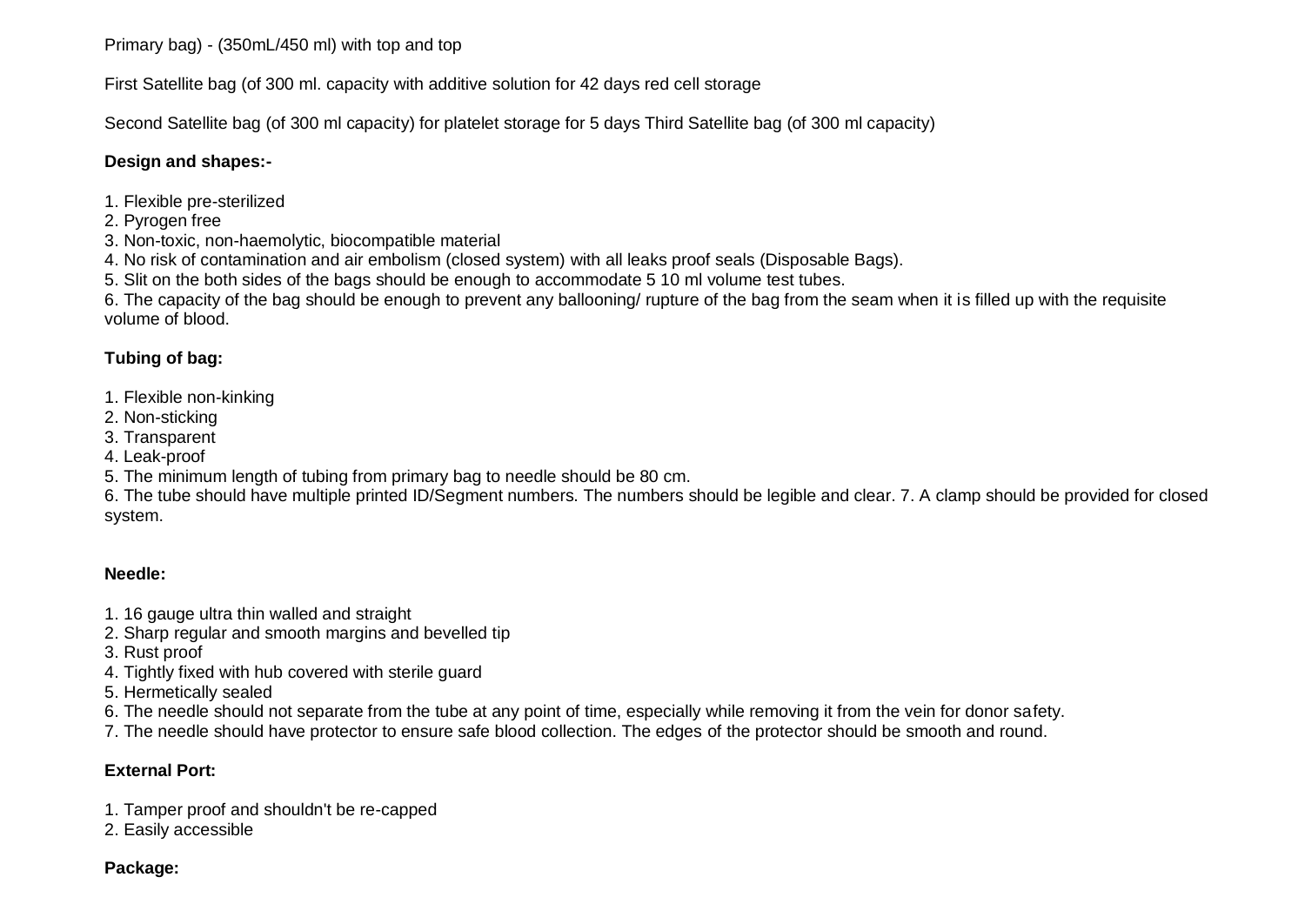1. Protective dual packaging (Individual &Aluminum/ Transparent Polymer Polythelene, PE) eliminating microbial contamination on surface maintaining the contents of the bag.

### 2. Easy to handle

#### **Anticoagulant and preservative solution:**

- 1. CPD: (49 ml for 350 ml/ 63 ml for 350 ml.) in primary bag
- 2. SAGM (78 ml for 350ml / 100 ml for 450 ml) in first satellite bag
- 3. Clear & colorless
- 4. No discoloration on storage at room temperature
- 5. Manufacturer to supply anticoagulant quality check certificate

### **Label:**

- 1. Non-peel off
- 2. Heat sealed/ pressure embossed labels
- 3. Remain attached between room temperature to 4°C with a transparent adhesive
- 4. Date of manufacturing, date of expiry and lot number must be mentioned on each bag

5. The expiry date should be at least 2 years from the date of manufacturing of blood bags and residual shelf life at the time of supply should be at least 3/4<sup>th</sup> of the total shelf life.

### **Resistance to distortion:**

- \* Filled to normal capacity
- Bag shall withstand a acceleration of 5000g for 30 min at temperature 4°C to24°C without becoming permanently distorted
- Bag should be able to withstand temperature up to 80°C without breakage

### **Diversion pouch with multiple sampling device:-**

- For the safe inline blood sampling
- Diversion pouch and Luer adapter holder to be integrated with the primary collection
- tube for maintaining sterility of the collected blood and sample collection
- The sampling pouch should be of 20-35ml capacity and length of 350 mm from Needle hub to U Connector.
- Easy to insert Vacuum tubes during blood sampling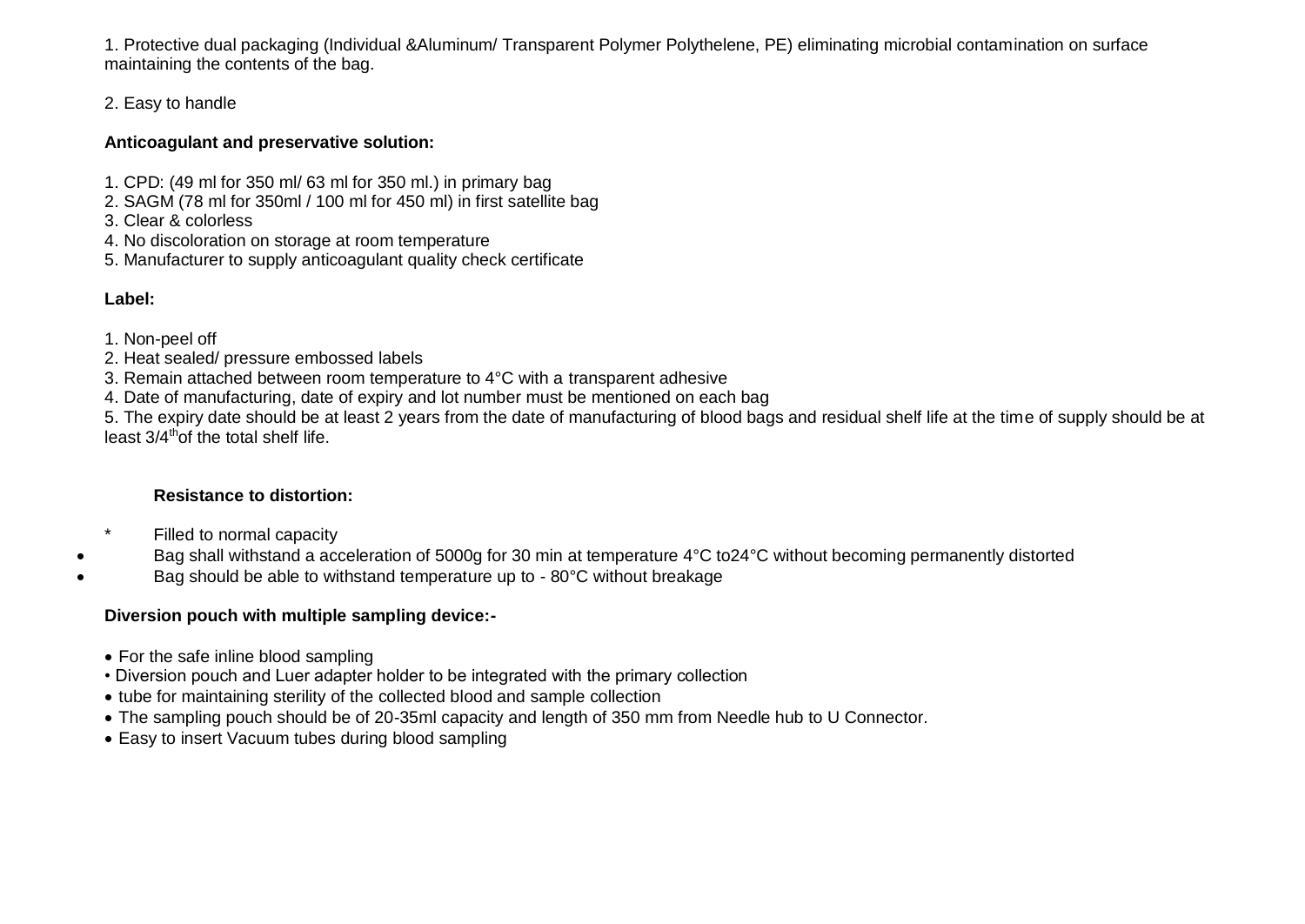#### **ANNEXURE - C**

#### **Technical Specifications of HIV (ELISA) Testing Kits IV Generation**

1. Should be solid phase micro plate coated HIV I & II recombinant and / or synthetic peptide antigens and antibody to HIV 1 p24.

2. The assay should detect HIV I and II antibodies and HIV I p24 antigen.

3. Adequate documents detailing the principle, components, details of antigen for antibody detection of HIV 1 and 2 and p24| Antigen, bio-safety, methodologies, validity criteria, interpretation of results, performance characteristics, storage conditions, limitation of assays, manufacturing & expiry dates should be provided with each kit.

4. The kit should have approval of the statutory authority in its country of origin

5. In case of imported kits it should be registered and licensed under the provisions of Drugs & Cosmetics Act and rules and / or Medical Devices Rules 2017 in India.

6. In case of indigenous manufacturers should be licensed under the provisions of Drugs & Cosmetics Act and rules and or Medical Devices Rules 2017 issued by the competent authority defined under Drugs and Cosmetics Act, 1940.

7. The kit should have minimum remaining shelf-life of 5 / 6<sup>th</sup>or 12 months (whichever is more) at the port of discharge of consignees.

8. The assay component should include reactive (for both antibody as well as antigen) and non-reactive controls with each kit.

9. The assay should have sensitivity level of 100% and specificity level of more than or equal to 98%.

10. The manufacturer/ authorized agent should ensure maintenance of cold chain during storage and transport the kits at 2°C - 8°C . The cumulative time temperature indicator technology used should be pre-qualified by WHO and placed on every pack of kits.

11. The pack size should be 96 tests / kit.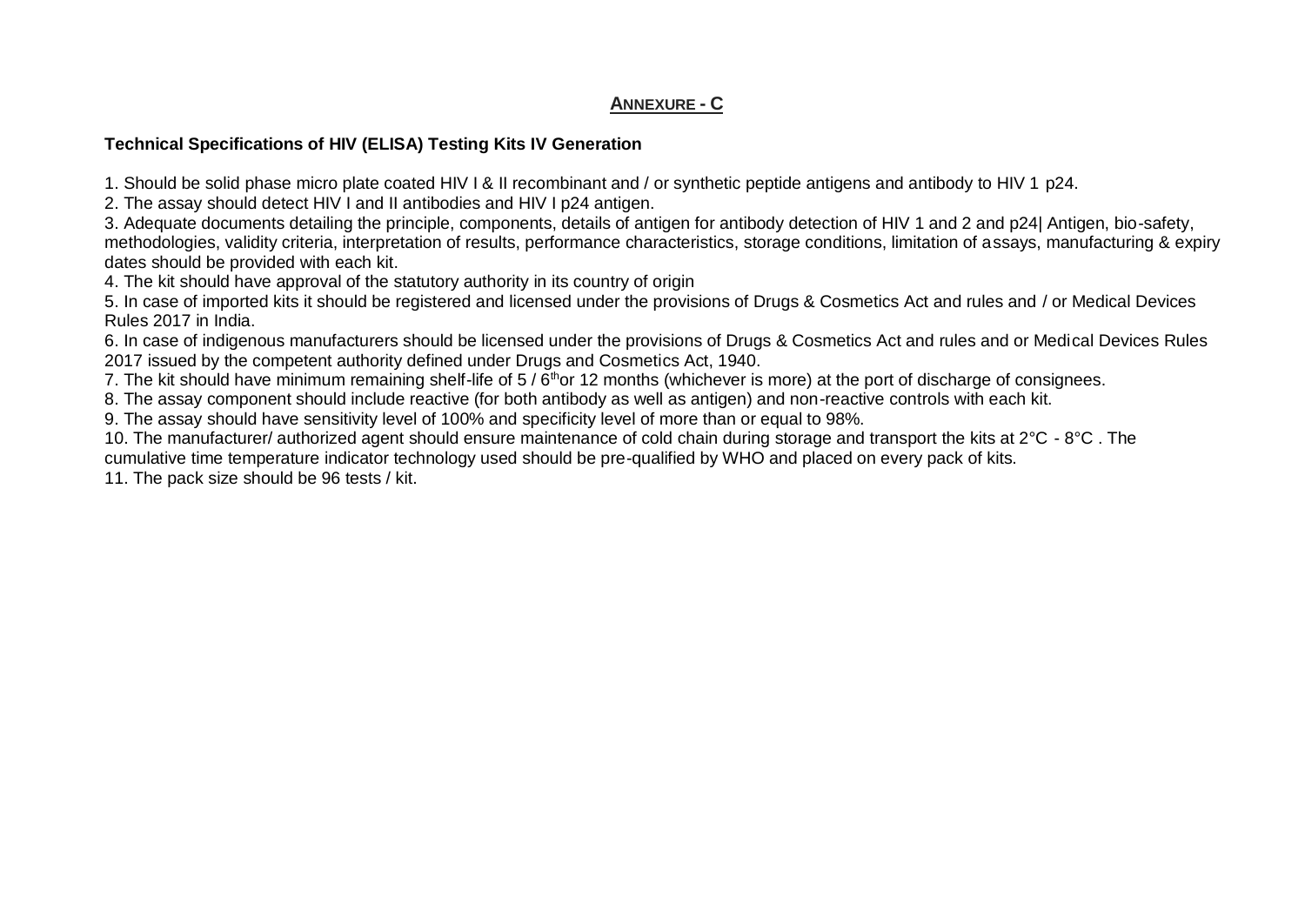### **ANNEXURE - D**

#### **Technical Specifications of HCV (ELISA) Testing Kits III Generation**

1. Microplate ELISA coated with recombinant/synthetic peptide antigens for core, NS3, NS4, and N\$5 and antibody to HCV core Antigen.

2. Adequate documents detailing the principle, components, bio-safety. methodologies, validity criteria, interpretation of results, performance characteristics, storage conditions, limitation of assays, manufacturing & expiry dates should be provided with each kit.

3. The kit to be procured should have approval of the statutory authority in its country of origin

4. The kit should have approval of the statutory authority in its country of origin 5. In case of imported kits it should be registered and licensed under the provisions of Drugs & Cosmetics Act and rules and / or Medical Devices Rules 2017 in India.

6. In case of indigenous manufacturers should be licensed under the provisions of Drugs & Cosmetics Act and rules and or Medical Devices Rules 2017 issued by the competent authority defined under Drugs and Cosmetics Act, 1940.

7. The kit should have minimum shelf-life of  $5/6<sup>th</sup>$  or 12 months (whichever is more) at the port of discharge of consignees

8. The assay component should include reactive (for antibody) and non-reactive controls

9. The assay should have a sensitivity of 100% and specificityof more than or equal to 98%.

10. The manufacturer/authorized agent should ensure maintenance of cold chain during storage & transport the kits at 2°C - 8°C The cumulative time temperature indicator technology used should be pre-qualified by WHO and placed on every pack of kits.

11. The pack size should be 96 tests / kit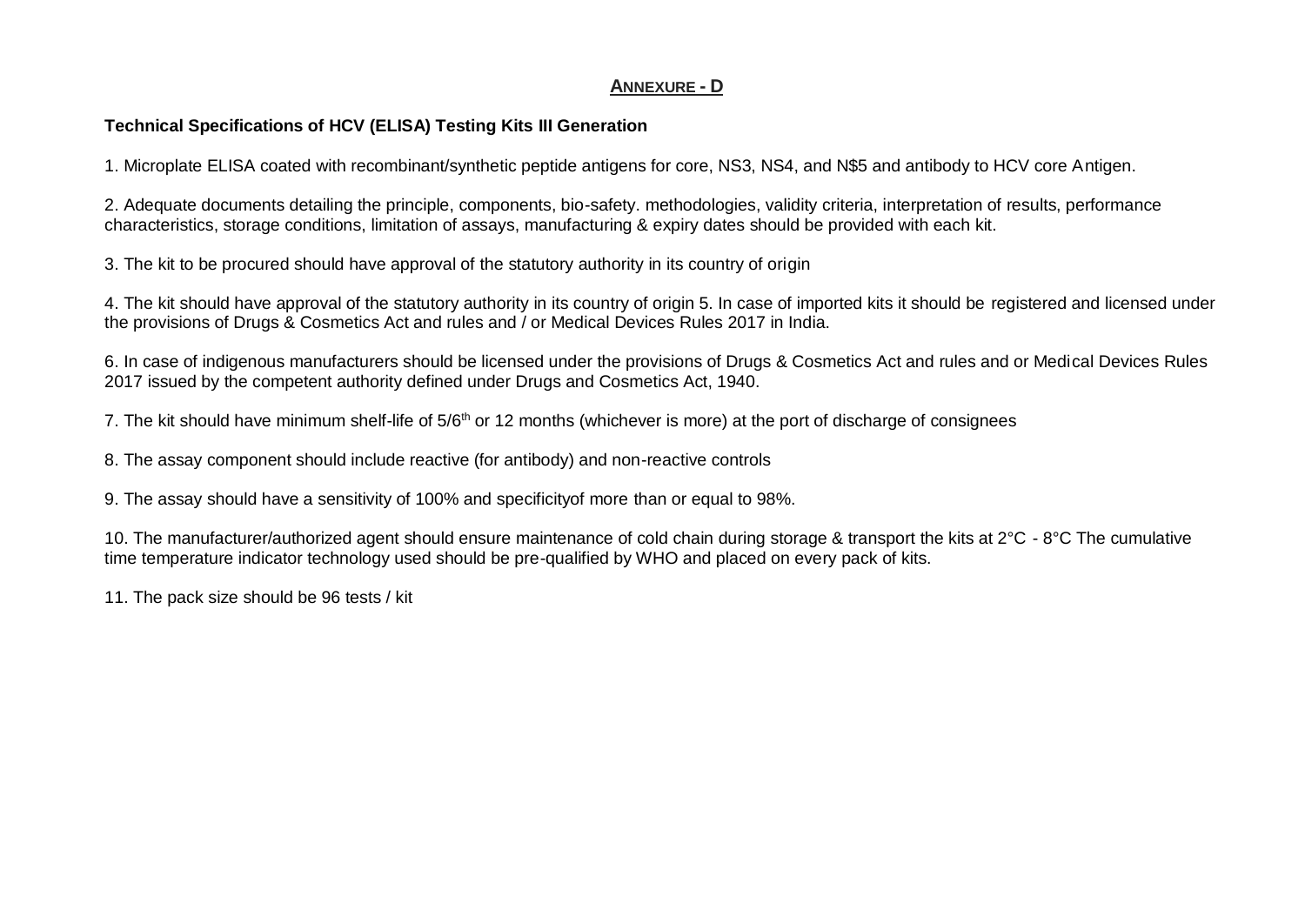### **ANNEXURE – E**

#### **Technical Specifications of Hepatitis B Surface Antigen (ELISA) Testing Kits III Generation:-**

1. Micro plate ELISA coated with monocional antibodies to HBsAg.

2. The assay should be able to detect surface antigen to Hepatitis B virus.

3. Adequate documents detailing the principle, components, bio-safety, methodologies, validity criteria, interpretation of results, performance characteristics, storage conditions, limitation of assays, manufacturing & expiry dates should be provided with each kit.

4. The kit should have approval of the statutory authority in its country of origin

5. In case of imported kits it should be registered and licensed under the provisions of Drugs & Cosmetics Act and rules and / or Medical Devices Rules 2017 in India.

6. In case of indigenous manufacturers should be licensed under the provisions of Drugs & Cosmetics Act and rules and or Medical Devices Rules 2017 issued by the competent authority defined under Drugs and Cosmetics Act, 1940.

7. The kit should have minimum shelf-life of 5/6<sup>th</sup>or 12 months (whichever ismore) at the port of discharge of consignees

8. The assay component should include reactive and non-reactive controls.

9. The assay should have sensitivity of more than or equal to 100% and specificity of more than or equal to 98%.

10. The assay should have analytical sensitivity of detecting less than or equal to 0.5ng / ml.

11. The manufacturer/authorized agent should ensure maintenance of cold chain during storage& transport the kits at 2°C - 8°C. The cumulative time temperature indicator technology used should be pre-qualified by WHO and placed on every box of kits.

12. The kit size should be 96tests / kit.